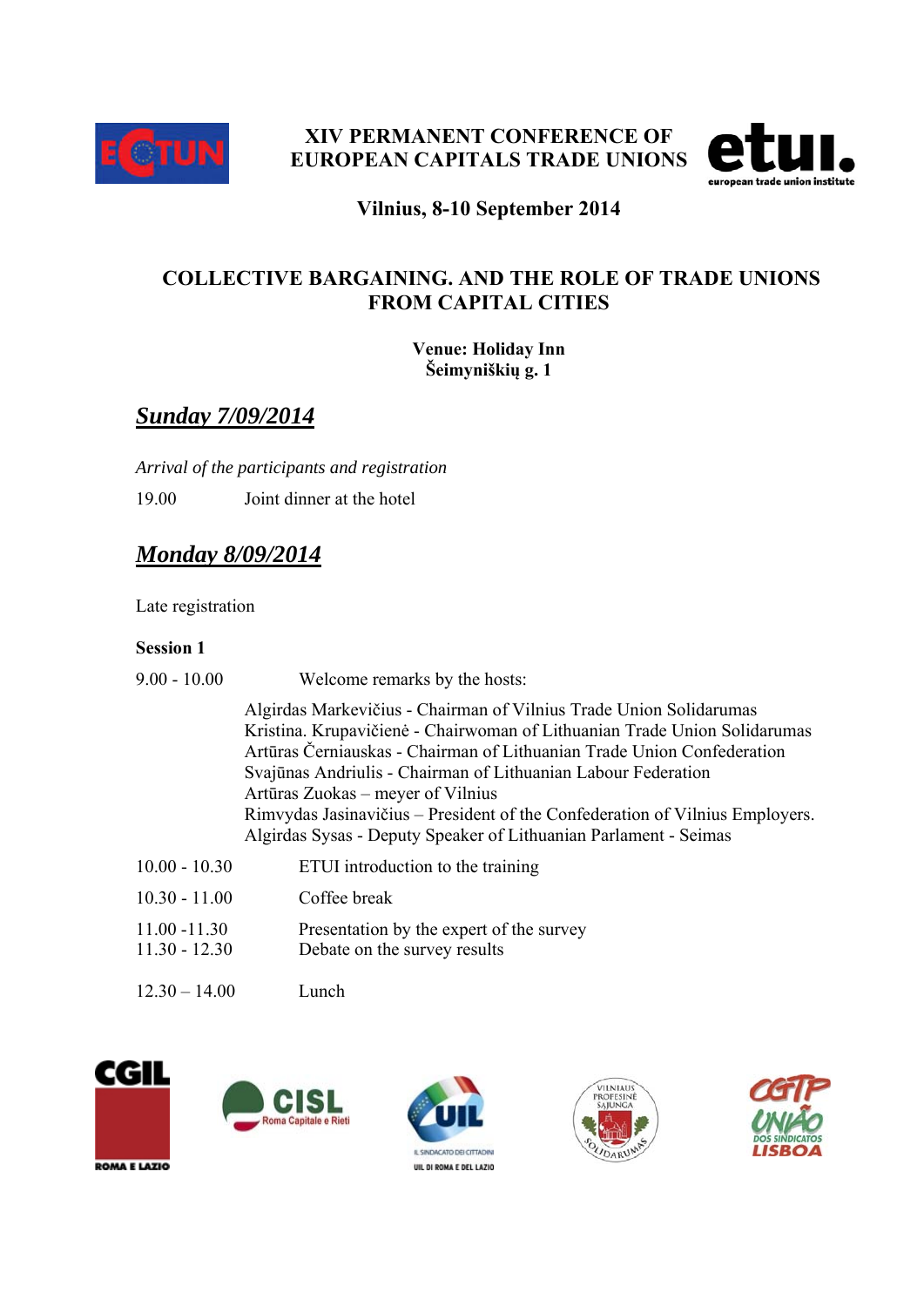

### **XIV PERMANENT CONFERENCE OF EUROPEAN CAPITALS TRADE UNIONS**



### **Vilnius, 8-10 September 2014**

# **Session 2**  14.00 - 14.30 Intervention by Luca Visentini (ETUC) "A new path for Europe" 14.30 - 14.30 Debate 15.30 - 16.00 Coffee break 16.00 - 17.00 Debate continue 19.00 Dinner at the hotel

## *Tuesday 9/09/2014*

#### **Session 3**

| $9.00 - 9.30$<br>$9.30 - 10.30$ | Strengthening the ECTUN network: capacity building.<br>Debate |
|---------------------------------|---------------------------------------------------------------|
| $10.30 - 11.00$                 | Coffee break                                                  |
| $11.00 - 12.30$                 | Debate continue                                               |
| $12.30 - 14.00$                 | Lunch                                                         |
|                                 |                                                               |

#### **Session 4**

| $14.00 - 15.30$ | Debate continue     |
|-----------------|---------------------|
| $1530 - 1600$   | Coffee break        |
| $16.00 - 17.00$ | Debate continue     |
| 20.00           | Dinner in the city. |

#### **Venue - restaurante Narutis at Pilies St. 24, Vilnius**